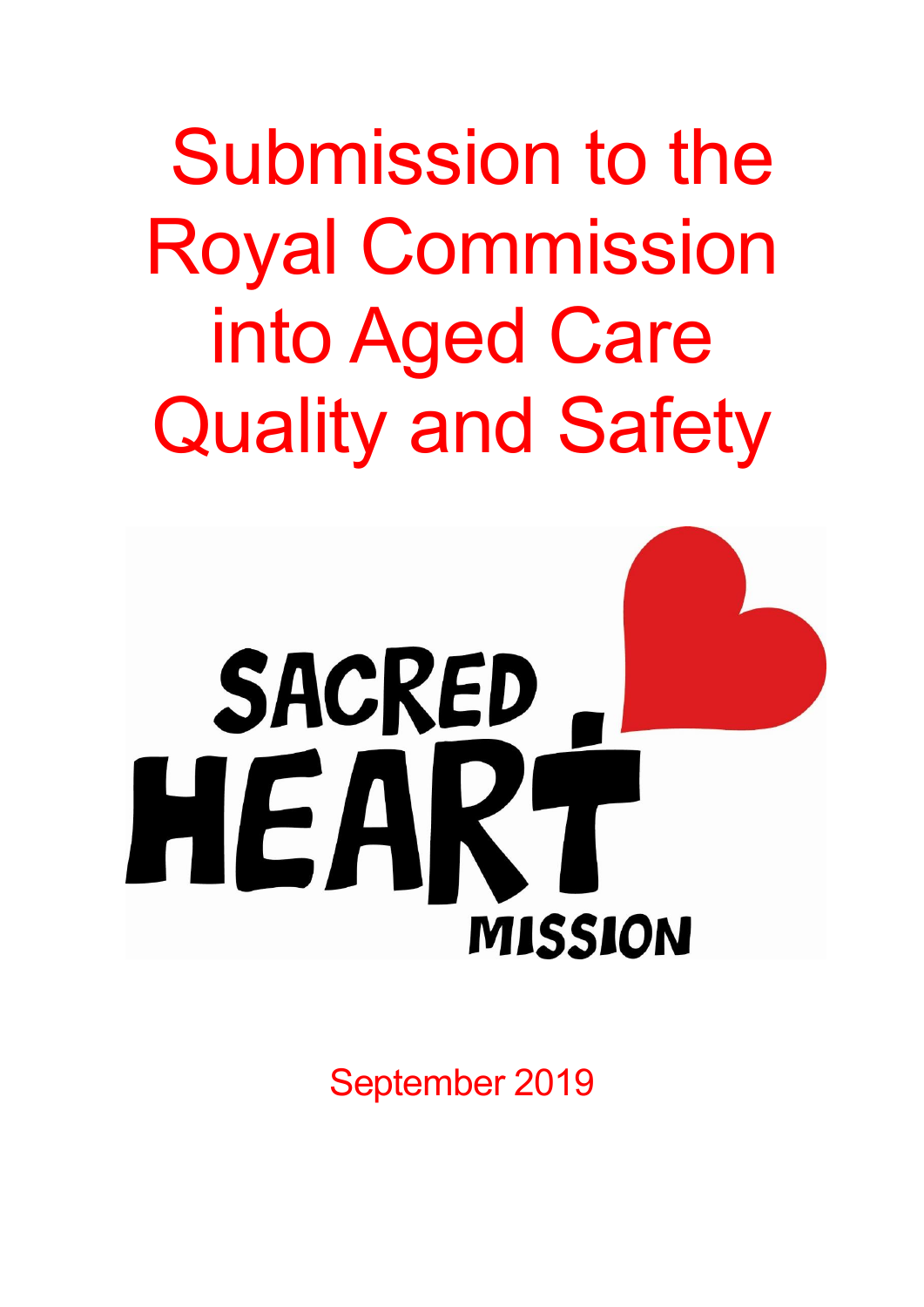# **Contents**

| Challenges with age qualifications in accessing aged care services 6               |  |
|------------------------------------------------------------------------------------|--|
|                                                                                    |  |
|                                                                                    |  |
|                                                                                    |  |
|                                                                                    |  |
|                                                                                    |  |
|                                                                                    |  |
|                                                                                    |  |
| Sacred Heart Community - Residential "aged care" for people with complex needs  16 |  |
|                                                                                    |  |
|                                                                                    |  |
|                                                                                    |  |
|                                                                                    |  |
| Experience with supporting residents with complex mental illness 17                |  |
|                                                                                    |  |
|                                                                                    |  |

# <span id="page-1-0"></span>**Introduction**

Sacred Heart Mission applauds the Commonwealth Government on the undertaking of the Royal Commission into Aged Care Quality and Safety. We urge the Royal Commission to recognise the specific needs of ageing people with histories of homelessness and trauma, break down barriers to access to the aged care services system, and consider how best to provide specialist aged care services for those who require it.

Our submission will focus on how the aged care system can be improved to meet the needs of people who have experienced homelessness and chronic disadvantage, and highlight our experience delivering best practice and innovative models for people who have complex needs.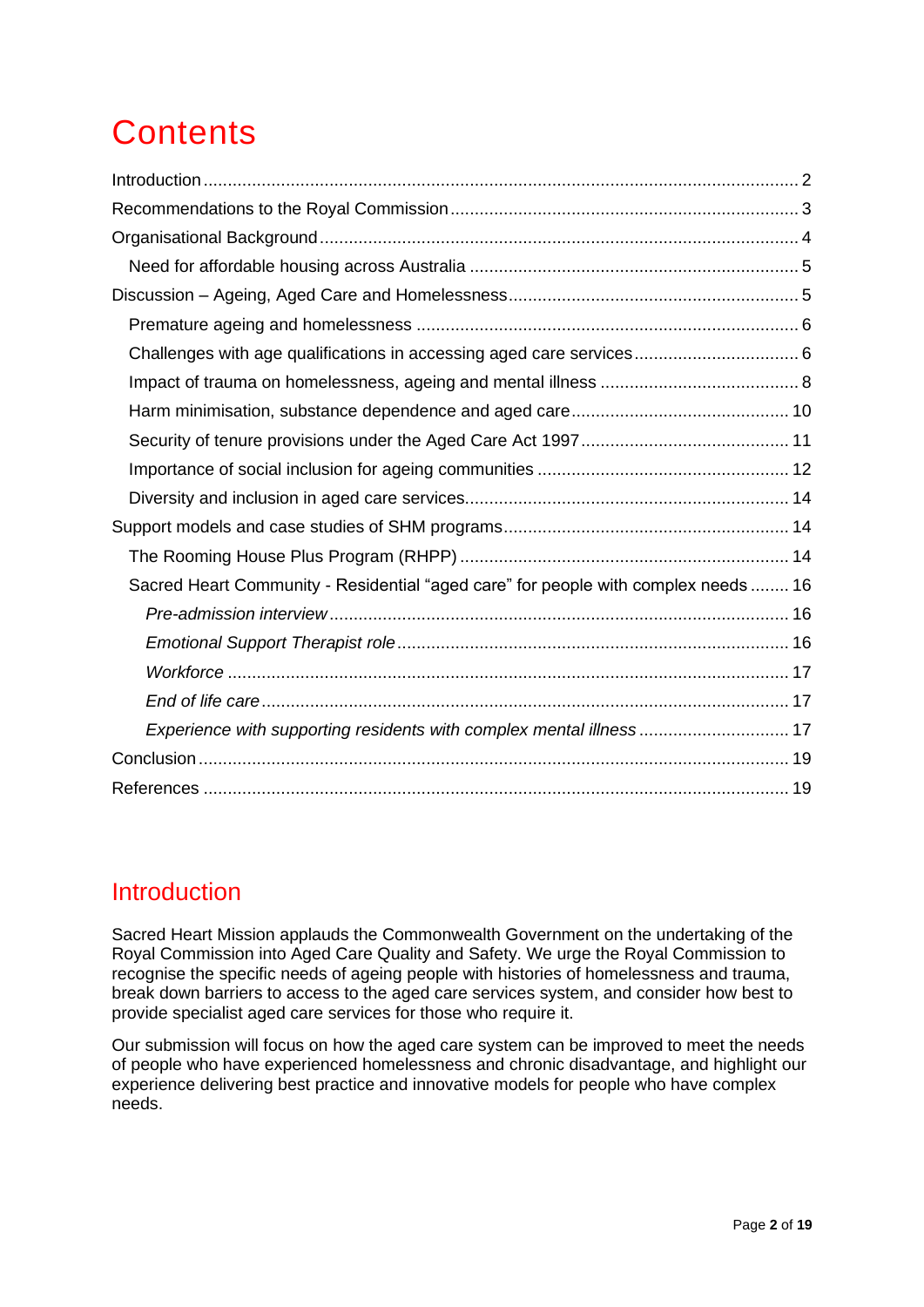# <span id="page-2-0"></span>Recommendations to the Royal Commission

*Recommendation 1:* That a significant focus is placed on ensuring access to safe, affordable long-term housing using the Housing First principles, and significant national investment into housing supply, with growth targets to prevent and reduce homelessness now and into the future.

*Recommendation 2:* That the Assistance with Care and Housing (ACH) program be maintained and expanded so that people over 50 at risk of or experiencing homelessness have access and can sustain affordable, safe and long term-housing and support, to prevent early entry into residential aged care.

*Recommendation 3:* Improve the links between the NDIS and My Aged Care and remove requirements that someone under the age of 65 must be proven ineligible for the NDIS prior to referral to My Aged Care.

*Recommendation 4:* That ACAS services become more flexible to recognise when individuals require aged care services as a result of complex factors such as homelessness, with a consistent approach across regions.

*Recommendation 5:* That state-funded programs, such as Home and Community Care – Program for Younger People (HACC PYP), are continued to maintain functionality and support particularly for people with age-related conditions or premature ageing who are under the age of 65.

*Recommendation 6:* That Trauma-Informed Care training be implemented in aged care services, who support clients with complex needs, for client-facing and administrative staff.

*Recommendation 7:* That consideration is made to developing safe and appropriate specialist care models for older people who have problematic issues with alcohol and other drugs, to assist them to reduce their substance use, in both residential and community settings.

*Recommendation 8:* That aged care services adopt a harm minimisation approach to alcohol and other drugs, and support clients to maintain autonomy as they age.

*Recommendation 9:* That amendments are made to security of tenure provisions within the *Aged Care Act 1997* that balance resident and staff safety with the ability for providers to exit residents who are causing severe harm to others into other supported residential settings.

*Recommendation 10:* That all staff who work with older people are trained in recognising and addressing poor mental health and wellbeing.

*Recommendation 11*: That residential care settings must provide active and appropriate lifestyle and social inclusion activities to support mental health and wellbeing.

*Recommendation 12*: That aged care services embed inclusive practices within their organisations that recognise the diverse characteristics and life experiences of older Australians.

*Recommendation 13:* That consideration is made into investment for supported accommodation facilities that provide care placements for older people with complex mental illness who require ongoing support.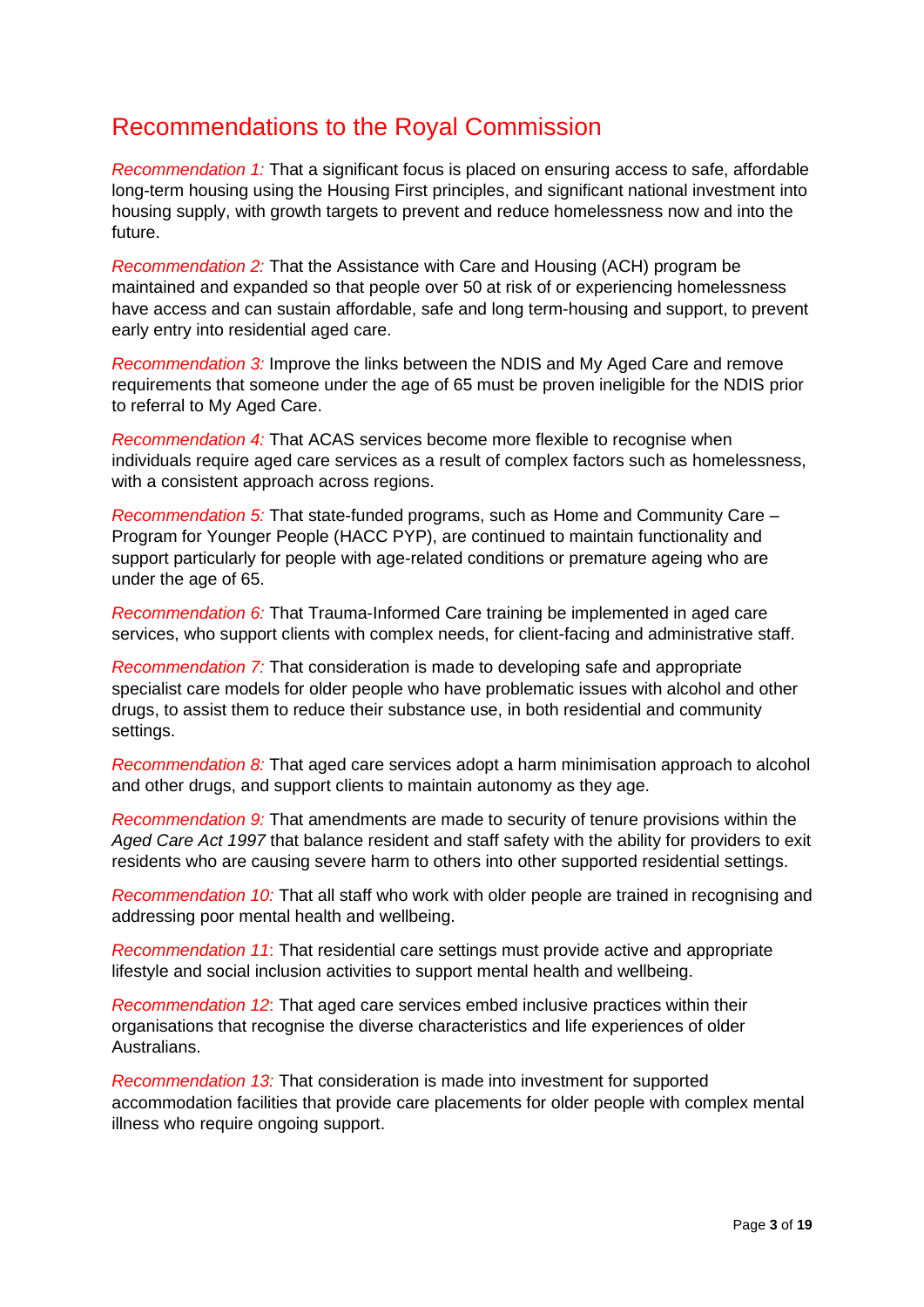# <span id="page-3-0"></span>Organisational Background

Sacred Heart Mission (SHM) has been delivering services and programs for people experiencing long-term disadvantage and exclusion for over 35 years. SHM is committed to programs that build people's strengths, capabilities and confidence to participate fully in community life. This is strongly reflected in SHM's Service Model which emphasises the development of innovative programs that facilitate social and economic participation so that individuals can develop independence and ultimately achieve their potential.

Every day about 400 people attend SHM's two engagement hubs. A significant majority of those people experience long-term homelessness and are living with acute mental health issues. Many of these people are aged or are ageing prematurely due to their entrenched disadvantage over many years. As a result, SHM has developed a structured and effective assertive engagement approach to build relationships with people who are excluded from mainstream and specialist services and isolated from the broader community. A persistent, patient and proactive approach is the cornerstone of SHM's practice expertise. SHM further developed this approach to incorporate a therapeutic practice framework that focuses on acknowledging underlying trauma and an emphasis on building social connections away from the homeless subculture.

Today we are one of Victoria's leading agencies working with people who are experiencing deep, persistent disadvantage and social exclusion, particularly people experiencing long term homelessness. SHM provides a broad range of services to adults and older adults, many of whom are aged over 50 and have aged prematurely compared to their chronological age. These fall into three main areas of service delivery, with our programs that have a stronger focus on ageing clients highlighted.

**Engagement Hubs** include Sacred Heart Central and the Women's House which provide a safe space that is welcoming and supportive. The engagement hubs provide access to the necessities of life - healthy food, a shower, laundry facilities and medical assistance through our GP clinic. The hubs also facilitate access to our case management services and referral to specialist services.

**Individualised Planned Support** incorporates outcomes focused; time-limited case management responses tailored to the individual. In many cases this will involve resolving a crisis situation, such as addressing immediate homelessness and improving safety and wellbeing. Case Management services are provided at Sacred Heart Central, Women's House, Homefront and thorough the Wellbeing and Activities Program. Intensive Case Management is provided through the Women's House, GreenLight Supportive Housing Program and the Journey to Social Inclusion (J2SI) program.

**Ongoing Support** provides specialist service responses for vulnerable members of the community, many of whom require a high level of support for an indefinite period. This includes:

- **Sacred Heart Local** in-home support program delivering Home Care Packages (HCPs) and the Commonwealth Home Support Program (CHSP), to approximately 170 clients, as well as being an NDIS provider.
- **Rooming House Plus Program** self-contained and long-term supported accommodation for 67 single adults with on-site support services available, including case management, a social inclusion program, and additional supports such as cleaning, meals provision and medication management. Building a sense of community is central to RHPP and residents are strongly supported through the social inclusion program to be involved in activities in the broader community.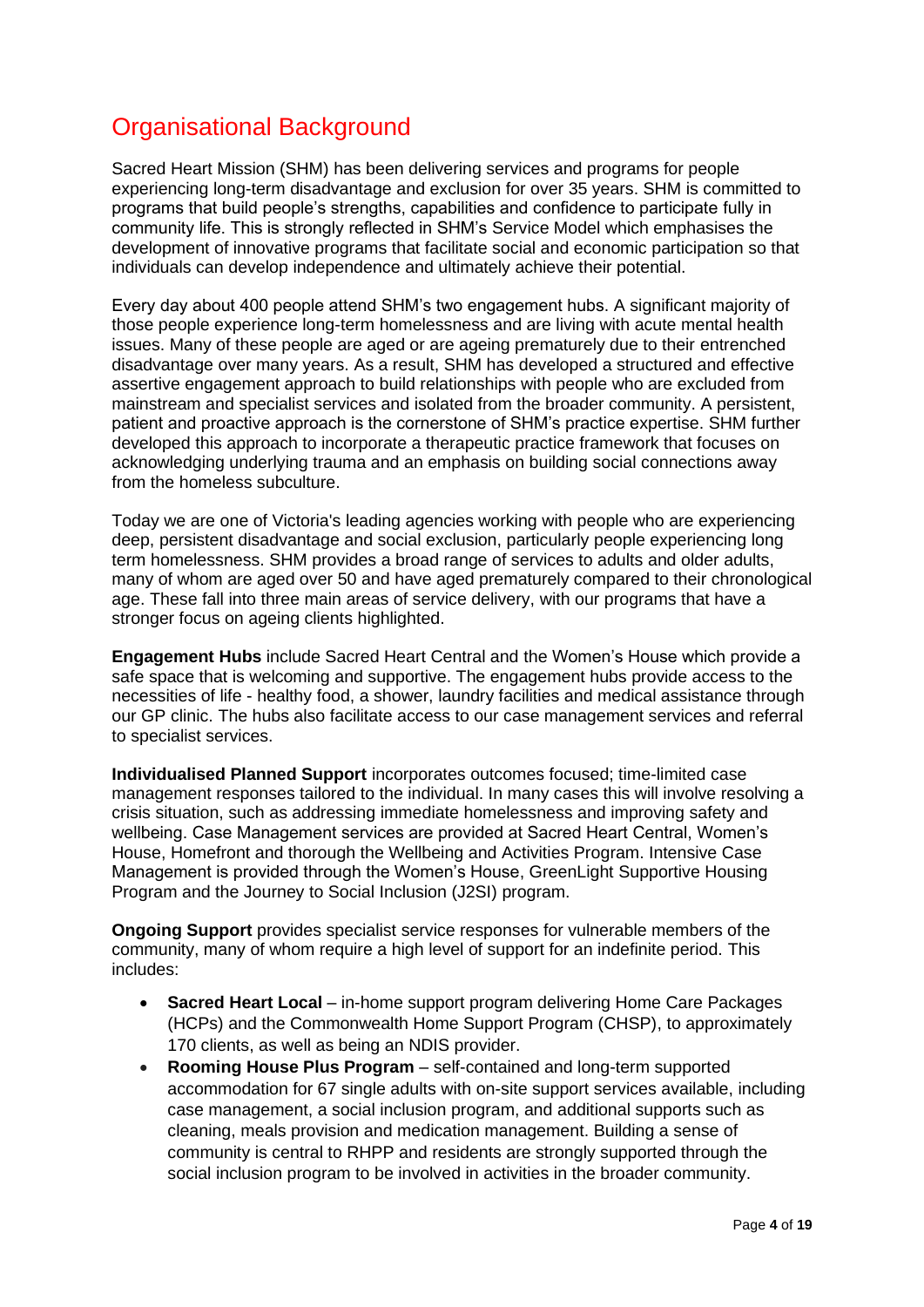- **Bethlehem Community** Medium to long-term independent accommodation for women with case management support and social inclusion activities. Outreach support is provided to women in community housing, as well as former residents now in private rental. Located in Reservoir and Thomastown.
- **Sacred Heart Community** a home for people with histories of homelessness, mental illness and disadvantage who require 24-hour care and support as they age. The complexities associated with these histories require a very different approach to mainstream residential aged care service provision.

These program models are described in further detail later in the submission. For more information about SHM, please see our website – [www.sacredheartmission.org.](http://www.sacredheartmission.org/)

## <span id="page-4-0"></span>Need for affordable housing across Australia

It is well established that homelessness in Australia is increasing and will continue to do so without significant investment in social and affordable housing nation-wide. Homelessness is a complex issue and affects people across all age brackets within society. At SHM, it is clear that a lack of investment in public housing for many decades, and complex pathways for community members to navigate between various systems – such as mental health, justice, hospitals and income support, means that people are falling through the gaps into homelessness, including aged people. Homelessness also contributes to premature ageing and increased health needs, which increases the pressure on the aged care and health systems, that we know are growing with an ageing population.

Embedded in SHM's models of service delivery are the Housing First principles - a recoveryoriented approach to ending homelessness that centres on quickly moving people experiencing homelessness into independent or supported, permanent housing. It is accompanied by the provision of tailored and individualised supports. Though housing is not a primary focus of the Royal Commission, it is important to recognise that the issues discussed in this submission can be prevented into the future with significant national investment into housing supply, with growth targets, and the use of Housing First principles when responding to homelessness.

*Recommendation 1:* That a significant focus is placed on ensuring access to safe, affordable long-term housing using the Housing First principles, and significant national investment into housing supply, with growth targets to prevent and reduce homelessness now and into the future.

# <span id="page-4-1"></span>Discussion – Ageing, Aged Care and Homelessness

At SHM, we work with adults across the life course; many of our clients are aged or are ageing. It is important to recognise that extensive periods of homelessness, will result in the majority of people we see having experienced significant trauma, and present with significant health vulnerabilities, emotional, and psychological needs far greater than the average ageing Australian. We work with people who experience a range of complex issues such as:

- Histories of homelessness
- Histories of significant trauma exposure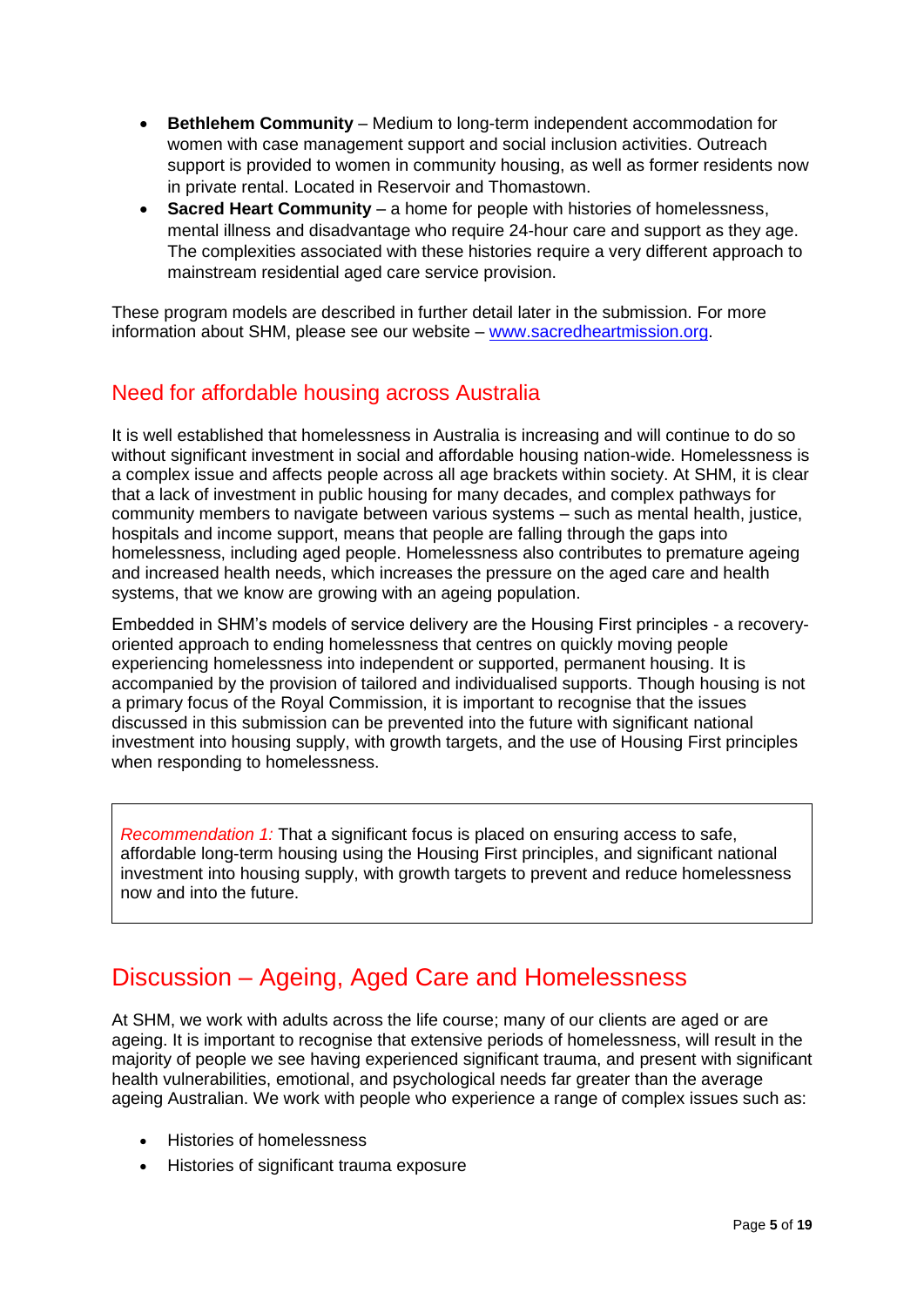- Experience of family violence
- Involvement in the justice system
- Social exclusion, living alone with no family network or limited informal supports
- Long-term unemployment
- Chronic health conditions
- Substance dependence
- Mental health illness and psychosocial conditions (e.g. hoarding, anxiety)
- Physical and intellectual disability including Acquired Brain Injury (ABI).

### <span id="page-5-0"></span>Premature ageing and homelessness

SHM works with people who have experienced chronic homelessness, which has significant impacts, particularly premature ageing. As a result of many years of rough sleeping and tenuous accommodation, people are prematurely aged as result of living a life without their core needs of health and safe and secure housing being met for extensive periods of time. Many also have significant health vulnerabilities, chronic conditions, as a result of a lack of intervention or mismanagement over an extensive period (such as diabetes, heart problems, and liver disease caused by long-term alcohol misuse). In addition, years of isolation and sleeping rough can make it difficult for older people to trust professional staff.

A program that recognises these challenges is the ACH program, funded by the Commonwealth Government. This program arose through the recognition that people who are prematurely aged due to homelessness have different needs that cannot be met by mainstream services, as they are below the age qualification for entry into aged care services, which is generally 65 years.

SHM receives ACH program funding to provide targeted advocacy and support to women and men aged 50 and over who come to our Engagement Hubs. ACH staff support people by linking them into services they require, be they health or housing related. Some ACH clients can live independently with assistance, but for this to occur there must be appropriate, affordable, safe and available housing which is frequently not the case, with growing waiting lists for social housing and lack of affordable supply in the private rental market. As a result, people are forced into sub-standard boarding or rooming houses and other insecure or inappropriate housing options that do not meet their needs. This shortfall in housing supply is likely to continue to be an issue for older people into the future unless there is a national strategy and growth targets for significant investment.

*Recommendation 2:* That the Assistance with Care and Housing (ACH) program be maintained and expanded so that people over 50 at risk of or experiencing homelessness have access and can sustain affordable, safe and long term-housing and support, to prevent early entry into residential aged care.

### <span id="page-5-1"></span>Challenges with age qualifications in accessing aged care services

In our experience, the legislated minimum age of 65 to access mainstream aged care services is not reflective of the complex needs of people who have experienced homelessness. For people in these circumstances, being accepted into 'aged care' is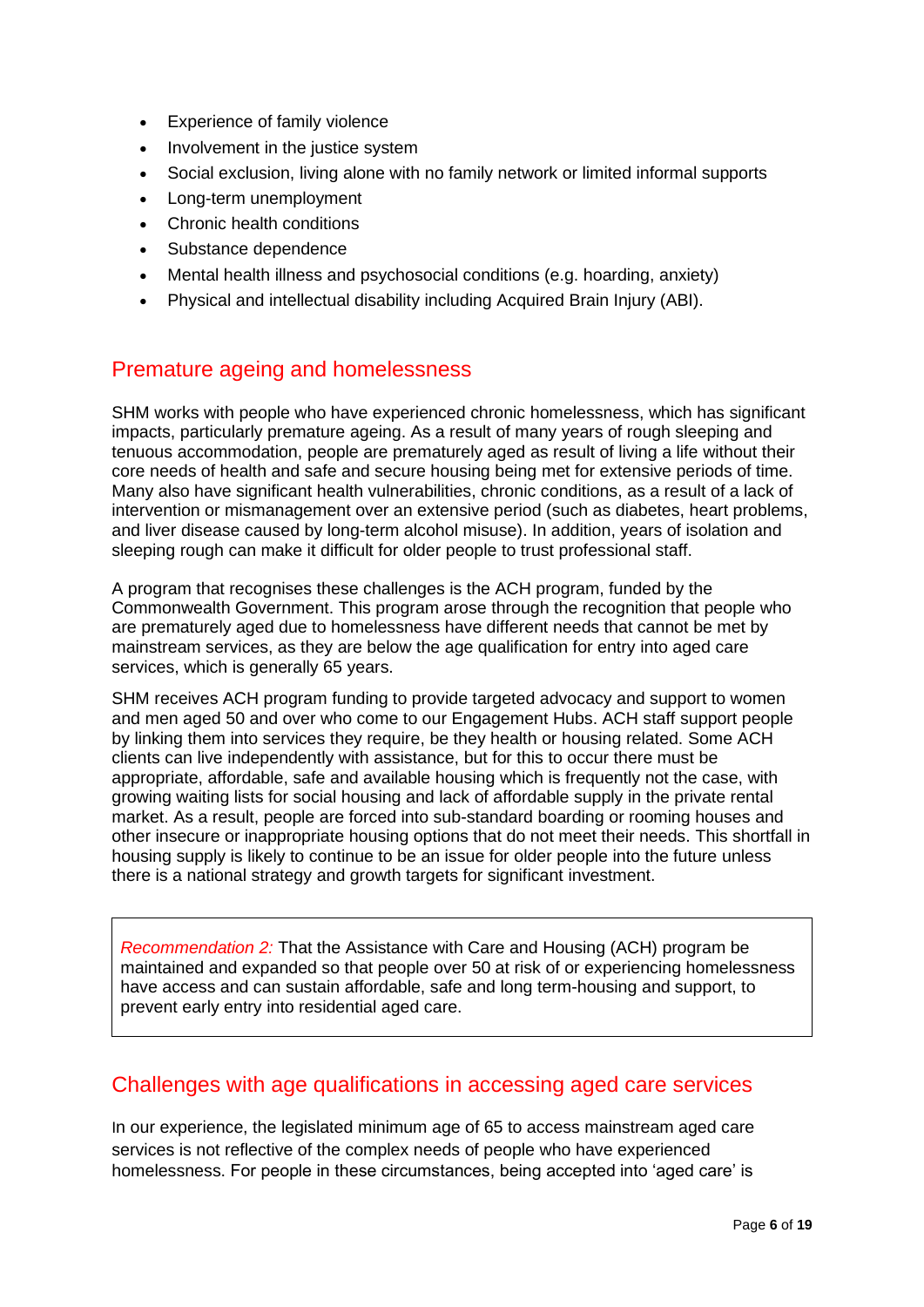complex and challenging, with clients needing to prove that they have exhausted all other avenues of support (such as the disability support system) prior to being considered eligible for aged care services. Staff across a number of SHM programs have indicated that since the introduction of My Aged Care and the NDIS, it has become much more difficult for someone under the age of 65 to access a Home Care Package, even if there is demonstrable need and evidence to support this.

In theory, the introduction of the NDIS should mean that entry into aged care can be delayed for people with a permanent and significant disability, where previously aged care services were accessed early due to a severe lack of alternative options. However, this does not recognise that premature ageing, and age-related conditions are not always the result of a disability, or that that disability may not meet the NDIS requirements of '*permanent and significant'*. There are persistent concerns about access to appropriate support for clients who are ageing and have age related conditions but do not meet the eligibility criteria for the NDIS. In these situations, people are stuck between two national funding models, unable to navigate either system, leaving them at risk of falling through the system gaps.

In our experience, referrals to My Aged Care for people under the age of 65 will not be accepted unless the person has already been deemed ineligible for the NDIS and a letter to this effect is submitted with the My Aged Care referral. This means that individuals may be without essential support for extensive periods while this is occurring, and their needs are not being met. It is also disempowering for clients to be told they must apply for the NDIS when they do not meet the eligibility criteria, prior to being able to access aged care services.

The links between the NDIS and My Aged Care need to be improved in reducing barriers for people under 65 with complex needs to access the most appropriate support for their situations, regardless of age. It is essential that people are not left without support due to the complexities of funding systems that do not liaise with each other.

It is evident from discussions across the community services sector that organisations and consumers are struggling with the application processes for My Aged Care more broadly. Organisations like SHM who specifically work with marginalised populations are particularly concerned by this issue, due to the inability and capacity to self-advocate and navigate this complex system.

As previously mentioned, the people SHM supports have histories of complex trauma and homelessness, are socially isolated, have minimal financial resources and have very limited ability to self-advocate. Therefore, we need to provide significant support to people to complete applications and when required to appeal decisions in order to ensure people get access services. Much of this work is unfunded, and staff have found this process extremely frustrating, and an unproductive use of time and energy that could be better used to provide direct client support.

*Recommendation 3:* Improve the links between the NDIS and My Aged Care and remove requirements that someone under the age of 65 must be proven ineligible for the NDIS prior to referral to My Aged Care.

An added barrier to services is the responsiveness of the Aged Care Assessment Service (ACAS) to our client cohort, which varies across the different regions that SHM operates. We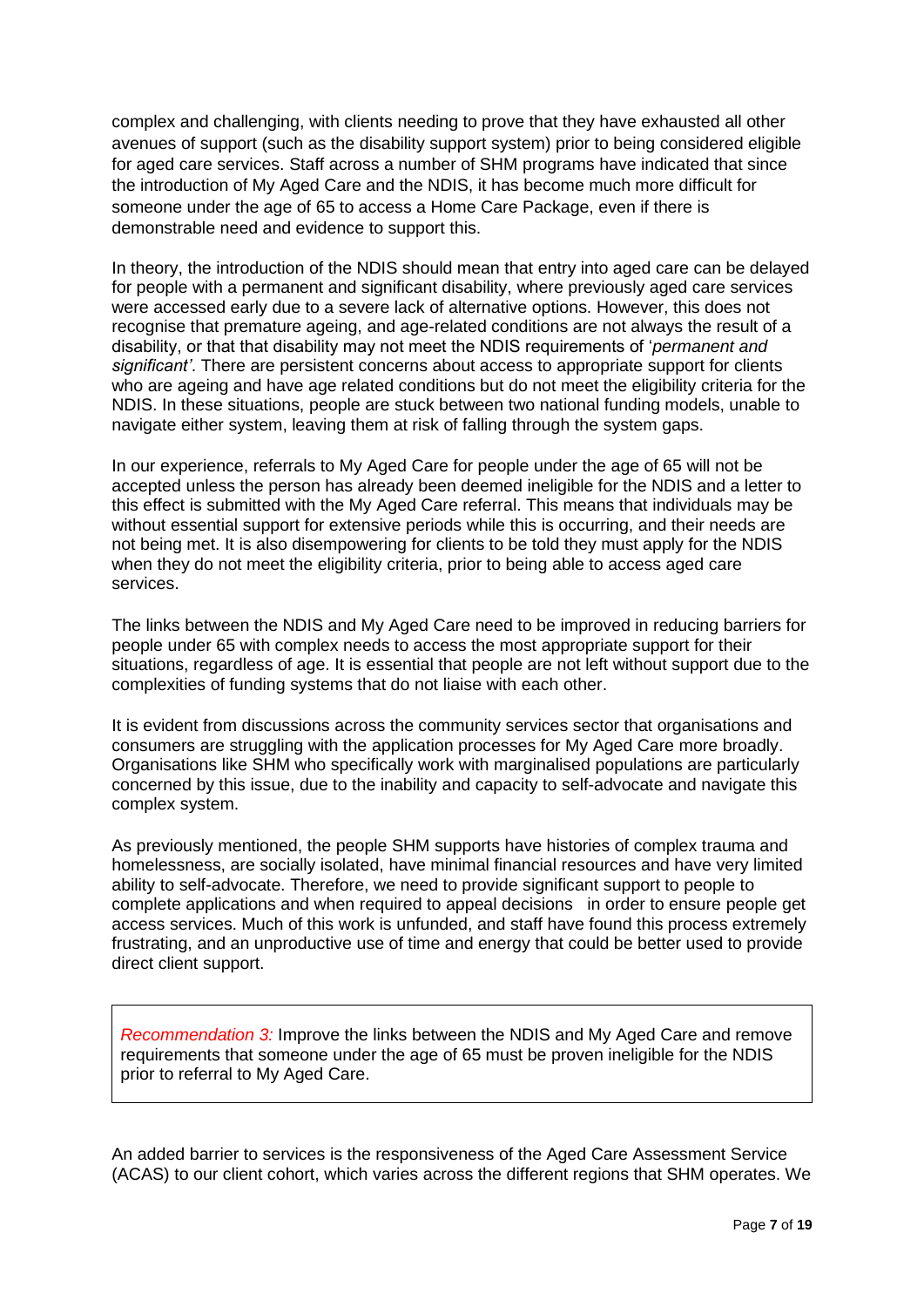seek to build strong relationships with all ACAS services, but we have had very different experiences in obtaining assessments for people under the age of 65. The ACAS that operates within northern Melbourne where our Bethlehem Community service is located, is extremely reluctant to undertake assessments for anyone under the age of 65 and requires an overwhelming amount of evidence is required prior to their willingness to undertake the assessment.

However, in contrast, the ACAS that services clients living in and around our main site of St Kilda is more flexible for our client cohort and recognises where the need for support is due to ageing, even if they are under 65, and is willing to provide an Aged Care Assessment in this context. This enables us to provide suitable care for our clients, whether that be an HCP, CHSP support or 24-hour residential care as appropriate.

*Recommendation 4:* That ACAS services become more flexible to recognise when individuals require aged care services as a result of complex factors such as homelessness, with a consistent approach across regions.

The Home and Community Care – Program for Younger People (HACC PYP) model, funded by the Victorian Department of Health and Human Services is a program that provides daily living supports to people under 65 (or 50 if they are Aboriginal or Torres Strait Islander), who are not eligible for the NDIS. HACC PYP is an important program for the targeted cohort, as it fills the service gap for people who require daily living supports but are not eligible for aged care or the NDIS.

However, due to the national aged care and disability reforms that have occurred over several years, this program has faced funding uncertainty, adding to the complexity for providers and clients and meaning that it is unclear how to access supports under HACC PYP. In this context, we support endeavours to strengthen and improve the program and ensure it is effectively targeted. We would not support a recommendation by the Commission that HACC PYP (and comparable programs that exist in other states) should be decommissioned.

*Recommendation 5:* That state-funded programs, such as Home and Community Care – Program for Younger People (HACC PYP), are continued to maintain functionality and support particularly for people with age-related conditions or premature ageing who are under the age of 65.

### <span id="page-7-0"></span>Impact of trauma on homelessness, ageing and mental illness

At SHM, we work with people whose capacity to participate fully in community life is affected by trauma, deep, persistent disadvantage and social exclusion. Trauma can be both a cause and consequence of homelessness. Between 91% to 100% of people experiencing homelessness had experienced at least one major trauma in their lives.<sup>1</sup> In comparison, only 57% of the general population have experienced at least one major trauma in their lives.<sup>2</sup>

<sup>1</sup> O'Donnell, M, Varker, T & Phelps, A (2012). *Literature Review: The Nature of the Relationship between Traumatic Events in People's Lives and Homelessness*. Australian Centre for Posttraumatic Mental Health, University of Melbourne.

<sup>2</sup> Ibid.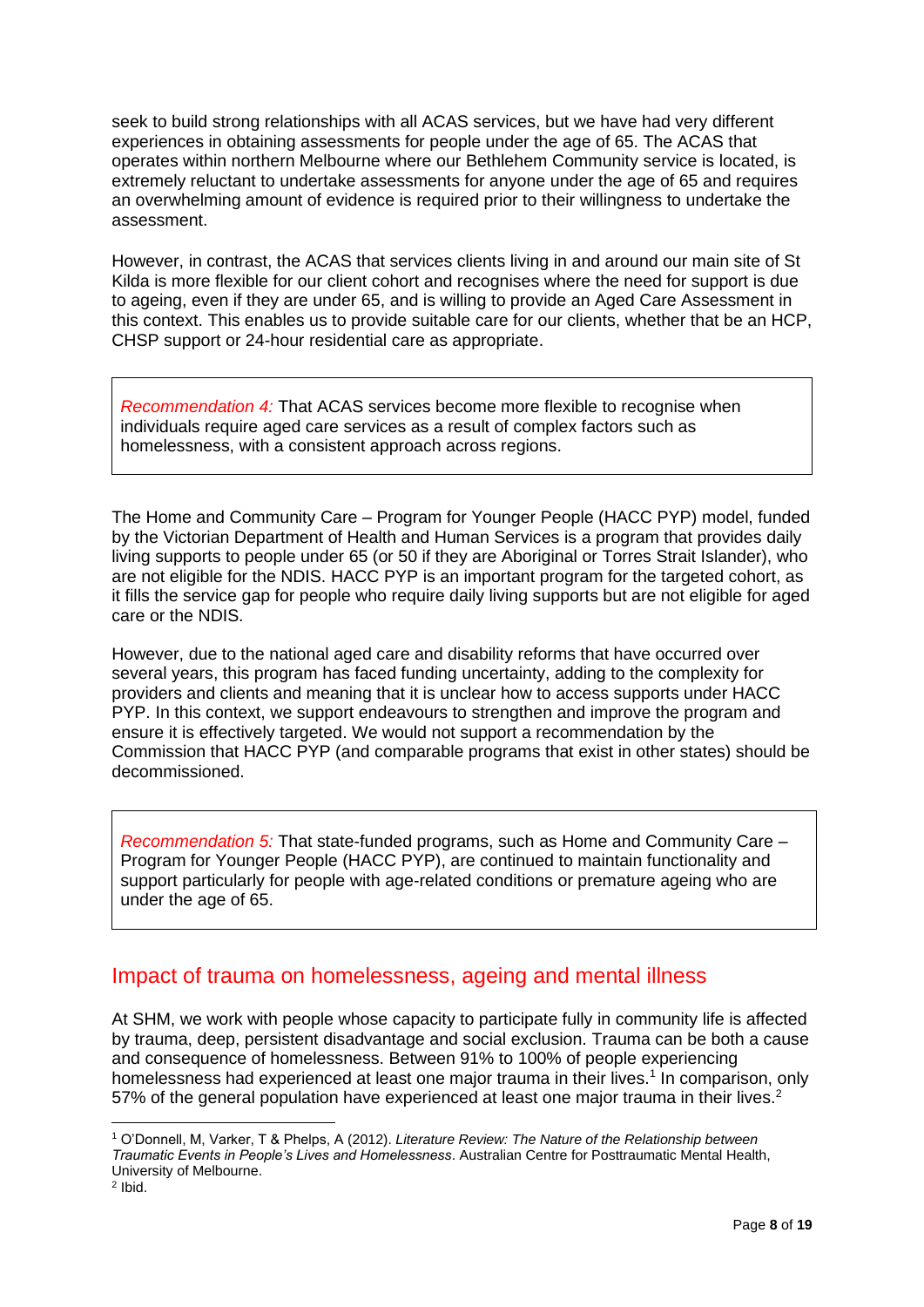People experiencing homelessness also had higher rates of exposure to trauma in childhood, in comparison to the general population.<sup>3</sup> For example, almost all evaluation participants in SHM's Journey to Social Inclusion (J2SI) pilot program (87%) had experienced childhood trauma in one form or another, and the average age which they first experienced a traumatic event was just under 13 years of age.<sup>4</sup>

Trauma can have long-lasting effects on all aspects of someone's life, including how someone thinks, feels and behaves. Trauma increases the chance of anxiety, depression, substance misuse, employment problems and suicide. The symptoms of trauma may include poor impulse control, anxiety, anger, depression or substance use. A trauma survivor may need the ongoing support of mental health professionals and medication.

Trauma, homelessness and mental illness are intrinsically linked - the majority of people who experience homelessness also experience at least one psychiatric disorder, and the prevalence of these disorders is much higher than in the broader community.<sup>5</sup> There is also evidence that some people become mentally ill as a result of experiencing chronic homelessness. Repeated exposure to trauma while homeless and its long-term impacts cannot be understated, and these are felt across the life-course as people age. Furthermore, people with histories of trauma and mental illness are often at increased risk for losing housing or never gaining adequate stable housing. This is the vicious cycle of trauma, homelessness and mental illness that SHM sees every day. The cycle can be broken with time, community and professional support, and stable housing.

SHM is a trauma-informed organisation, which means that all aspects of service delivery are organised around the recognition and acknowledgement of trauma and its prevalence. At a minimum, trauma-informed care services aim to provide an increased sense of safety and strive to avoid any re-traumatisation of their clients. We do this by building strong relationships with our clients, as well as establishing boundaries and role expectations. All SHM staff engage in trauma-informed care training to ensure it is embedded into our practice. This is also important for staff who do not work with clients directly – as it builds an understanding of why we do what we do, and of cohesion across the Mission, so all staff are working towards the same goals and outcomes, even within different aspects of the organisation.

In the 21<sup>st</sup> century, there is far greater knowledge and understanding of the importance of positive mental health and wellbeing than in previous decades. We live in an era where obtaining professional support, practicing self-care and talking about challenges faced are becoming normalised, but this is not something many older people are used to as this was largely frowned upon in the past. As a result, many older people have never received support for mental health, grief, loss and so on, and have carried trauma with them throughout their lives. It is important to recognise this when working with ageing clients.

*Recommendation 6:* That Trauma-Informed Care training be implemented in aged care services, who support clients with complex needs, for client-facing and administrative staff.

<sup>3</sup> Ibid.

<sup>4</sup> Johnson, G, Parkinson, S, Tseng, Y & Kuehnle, D (2011), *Long-term homelessness: Understanding the challenge - 12 months outcomes from the Journey to Social Inclusion pilot program*. Sacred Heart Mission, St Kilda.

<sup>5</sup> O'Donnell et al. 2012.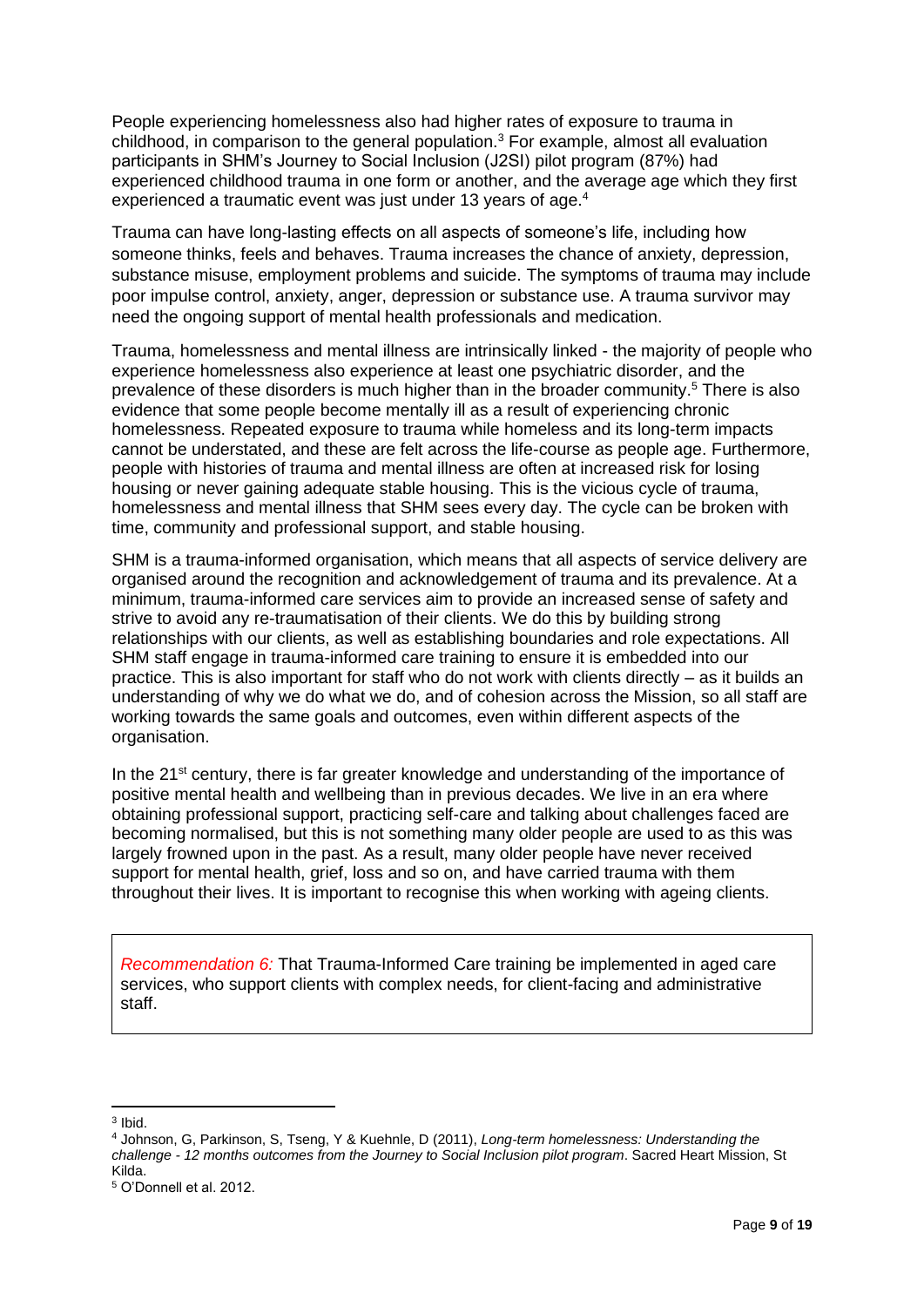### <span id="page-9-0"></span>Harm minimisation, substance dependence and aged care

For people who are ageing while actively misusing alcohol and other drugs – illicit or prescription – there are additional layers in accessing aged care services, particularly residential aged care. Many people who access drug and alcohol treatment, such as maintenance opioid substitution therapy (i.e.: methadone), are ageing and are experiencing age-related health problems for the first time (Australian Institute of Health and Wellbeing, 2014).

Most aged care services are not specialised in managing substance use issues. Similarly, drug and alcohol services have not previously been expected to manage age related health problems due to the overall younger age of clients. This means that older people can fall through the gaps (NSW Health 2015). For people who are socially isolated and not engaged with services, they may consume alcohol or substances in their homes without causing a disturbance and are not easily identifiable as being at risk. Although falls and other accidents do occur and cause emergency presentations for this group, the cause is often attributed to age and impaired mobility, rather than impairment from drug or alcohol use and goes unnoticed (NSW Health 2015).

There is a growing need for appropriate supported accommodation and support options for older people with substance use issues that is not currently being well addressed (NSW Health 2015). For older people who cannot live independently, they may require higher level care in a residential setting, but most aged care facilities simply cannot accommodate people who experience addiction, and as such, they are likely to be turned away from most services.

*Recommendation 7:* That consideration is made to developing safe and appropriate specialist care models for older people who have problematic issues with alcohol and other drugs, to assist them to reduce their substance use, in both residential and community settings.

Many SHM clients have a long history of alcohol and drug misuse and substance dependence, which often contributes to their increased medical needs (such as cirrhosis of the liver, alcoholic dementia, increased risk of cancers etc). Problematic alcohol and drug use can be both a cause and a consequence of the experience of homelessness, and is frequently linked to trauma, as these substances can be used as an outlet to manage the impact of trauma.

At SHM, we generally operate using the harm minimisation approach, which is important when supporting people who misuse substances. It is more effective and empowering to support people to reduce or minimise use, and regain control, rather than expecting they will be able to abstain completely, and to be able to do so in a non-judgemental way. For our ageing clients, substance misuse is often a long-term pattern of behaviour influenced by trauma. We assist people to live a comfortable life, build social inclusion and respect their choices and decisions.

We cannot control what occurs outside of our properties, and do not place controlled measures on a client's private space, as this is infantilising to our clients. Rather, we focus on managing risks for the safety of our client group within the shared spaces in our facilities. For example, residents of Sacred Heart Community are not permitted to be drunk in public areas but can drink in their private rooms if they wish. We also hold a "Happy Hour" in the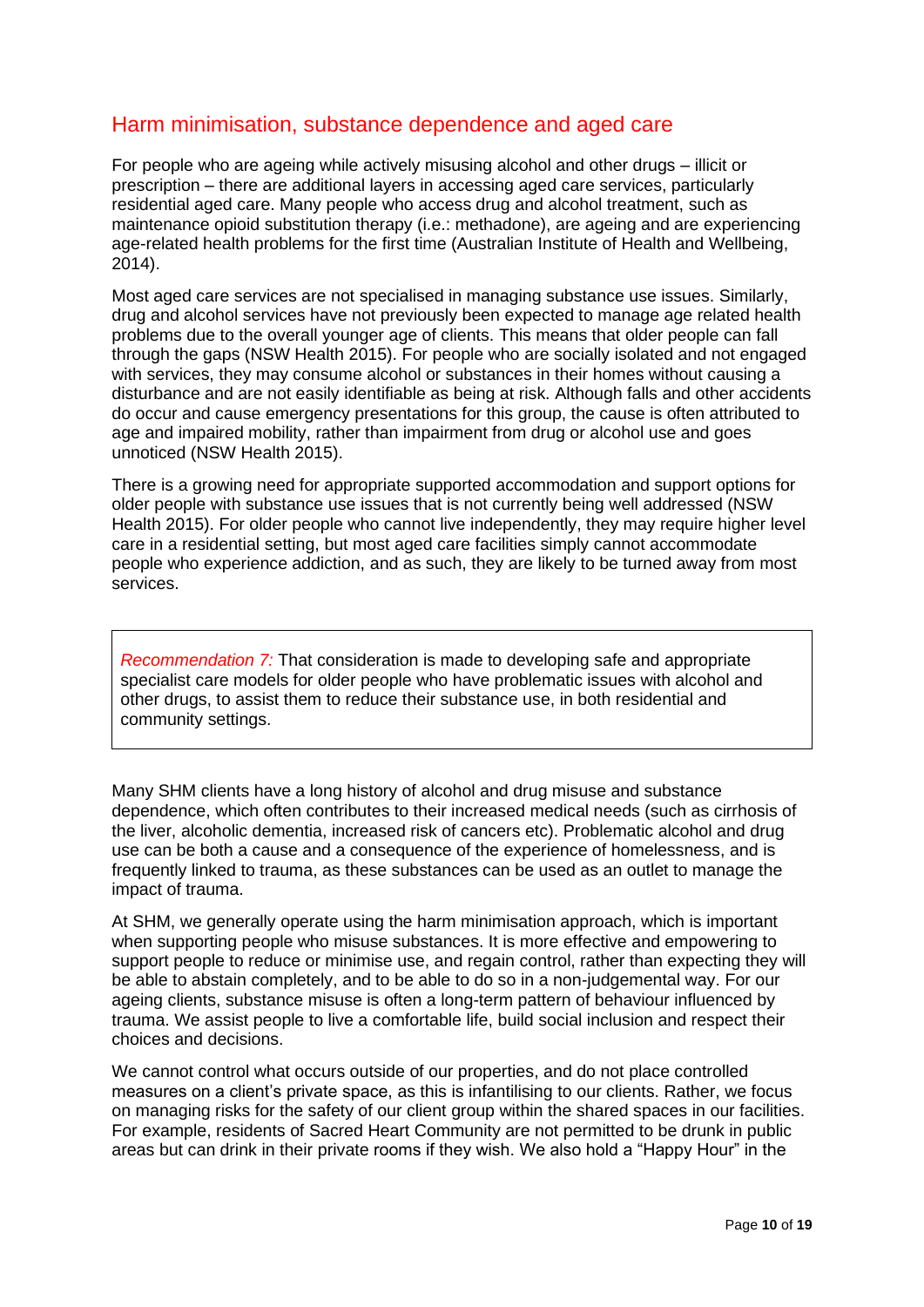communal area, once a week. This approach means that residents maintain the autonomy to consume alcohol, while balancing their own safety and that of others.

*Recommendation 8:* That aged care services adopt a harm minimisation approach to alcohol and other drugs, and support clients to maintain autonomy as they age.

However, we have found that we are unable to effectively support people who are active users of illicit drugs, particularly crystal methamphetamine (ice). Heavy and frequent use of ice can lead to hallucinations and aggressive or violent behaviour, which has significant negative impacts on other residents, staff and visitors. There is a need for specialised aged care services for people who are ageing with substance dependence, as this small but significant and growing cohort needs a safe place to live where their needs can be met.

### <span id="page-10-0"></span>Security of tenure provisions under the Aged Care Act 1997

The security of tenure provisions found in the *Aged Care Act 1997* are intended to provide aged care residents with high levels of certainty over their care and restricts the ability for a provider to ask a resident to leave their care, with few exceptions. Though this legislation has been designed to protect residents, in our experience it is too restrictive for providers in managing difficult situations that do arise with regards to harmful behaviour of residents.

As an aged care provider, we are obliged to act reasonably in the provision of a safe and secure environment for our residents and our employees, as well as providing appropriate levels of care for our residents. For example, in extreme situations we have been forced to discharge residents who were consuming substances, mainly ice and alcohol, that caused aggressive and violent behaviour. These types of issues cause huge disruption to the operation of the service and risk the safety of all parties – residents, staff and visitors.

The *Aged Care Act 1997* also states that *even if* there are grounds to provide a resident with 14-day notice to vacate, providers are unable to force a resident to leave "until suitable alternative accommodation is available that meets [the care recipient's] long-term needs." Though we attempt to find residents an alternative home, this is almost impossible – it is highly unlikely that another aged care provider will agree to take on someone in these circumstances who has extremely difficult behaviours, let alone be able to manage them.

As SHM provides specialist care at Sacred Heart Community, we recognise that the situations we experience are markedly different to what happens in other residential aged care settings. Most of our residents are with us because there is nowhere else they can safely live in the first place, particularly if they are under the age of 65. They have come from periods of rough sleeping or insecure accommodation, rooming houses, psychiatric wards and so on. Many are also under state guardianship and have no family for us to discharge them to – and we cannot discharge someone into homelessness. This puts providers in an extremely difficult situation where there are no good solutions – exiting residents is a last resort, but we cannot have people in our care who are behaving in a way that causes significant harms to others. The *Aged Care Act 1997* does not provide adequate measures to deal with these unique situations.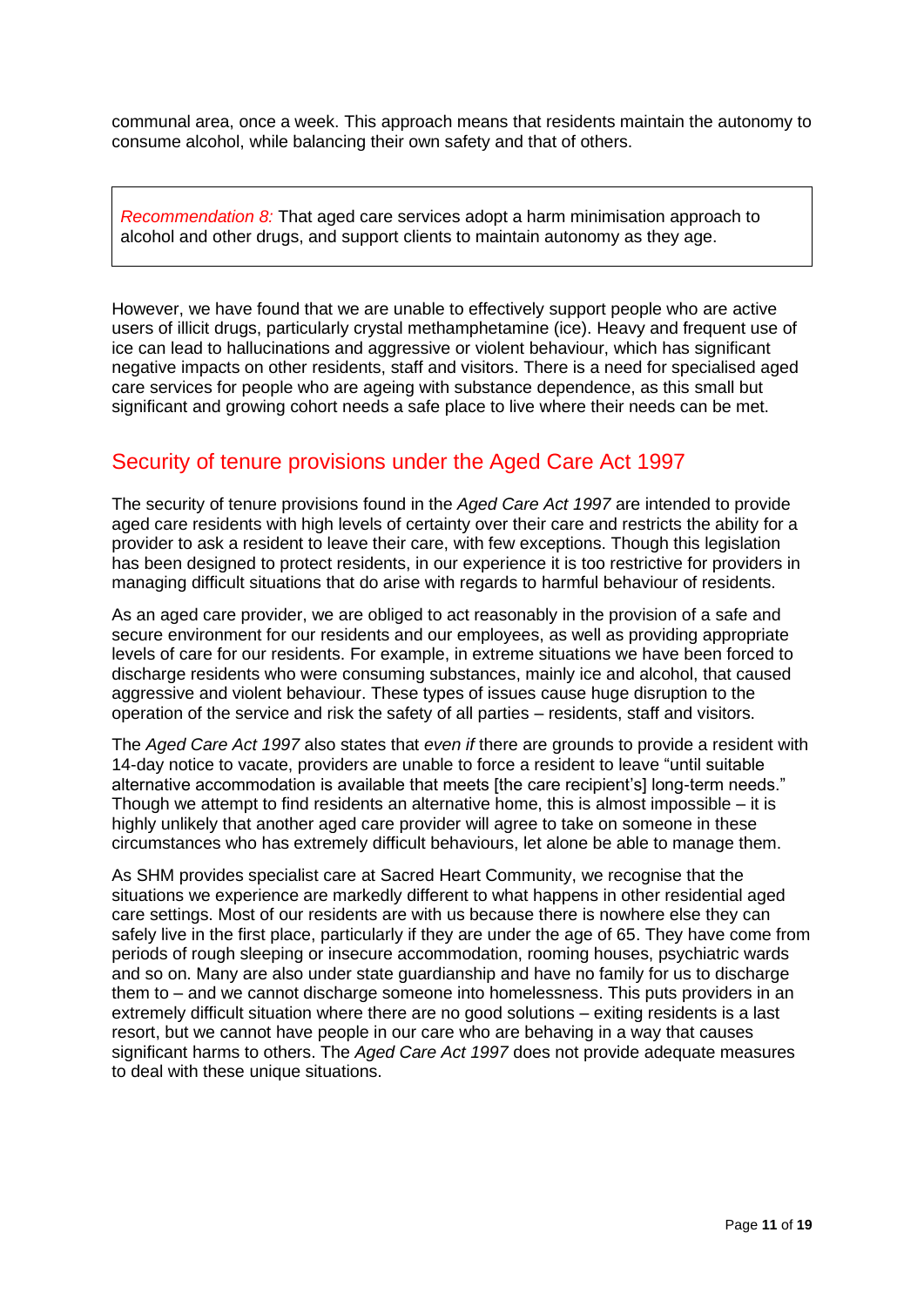*Recommendation 9:* That amendments are made to security of tenure provisions within the *Aged Care Act 1997* that balance resident and staff safety with the ability for providers to exit residents who are causing severe harm to others into other supported residential settings.

### <span id="page-11-0"></span>Importance of social inclusion for ageing communities

As Australians are living longer, it is essential that our society supports older Australians in healthy ageing, and to remain included in their communities. As a result of the ageing process and physical and emotional changes that occur, older people risk becoming socially excluded from their communities and a reduction in their health and wellbeing.

We have recognised that our Sacred Heart Local clients who live in their own homes can be socially isolated and need assistance with everyday tasks, such as changing a light bulb or watering their plants or need someone to check in on them and provide a friendly face that is important for mental health and wellbeing and to maintain social connections. In response, we developed the "Five Minute Volunteer" program, which is extremely flexible and provides volunteering opportunities for people who cannot commit to longer or regular shifts that drive the success of our Meals Program and Op-Shops. Volunteers visit or telephone their clients regularly and engage in activities together that they both enjoy – and this is a beneficial experience for the clients and the volunteers. One of our volunteers commented on their relationship with their client:

#### *"I believe we genuinely enjoy each other's company. We have a lot of shared interests and I learn something new each visit – a true education for me."*

This program is currently funded through philanthropic funding, and previously by local government. With this flexible model, more people can access volunteering opportunities, and we can support people who are socially isolated as they age; but are not necessarily in receipt of formal Commonwealth aged care funding.

It is essential that older people are supported to live fulfilling lives in their communities as they age, and activities should be adapted to meet the needs of reduced functionality. Resilience and strong support networks, as well as appropriate care settings, are essential to manage and address poor wellbeing for older people.

There must be a recognition within aged care services that being confronted with the need to adapt in this way (which may occur quite suddenly, such as after a fall or illness, or over a longer period) is extremely challenging. Many older people do not want to accept in-home support, or to move to residential aged care as they see this as a loss of independence. Many struggle to adjust to their lives in a new place or with new supports in place. For a person who recognises that they are unable to care for a partner or other family member anymore, this is also confronting, and people in this position often feel a sense of grief, loss and guilt, and that they are 'abandoning' their loved ones.

Such circumstances often lead to poor health and wellbeing, for both people in receipt of aged care and carers. It is important that direct and indirect staff working in aged care are trained in understanding and recognising this and intervene when appropriate to prevent poor outcomes for their clients. For example, services can offer formal counselling and emotional supports to service users (the aged person and their loved ones) and provide social inclusion activities so that connection to community is maintained and supported.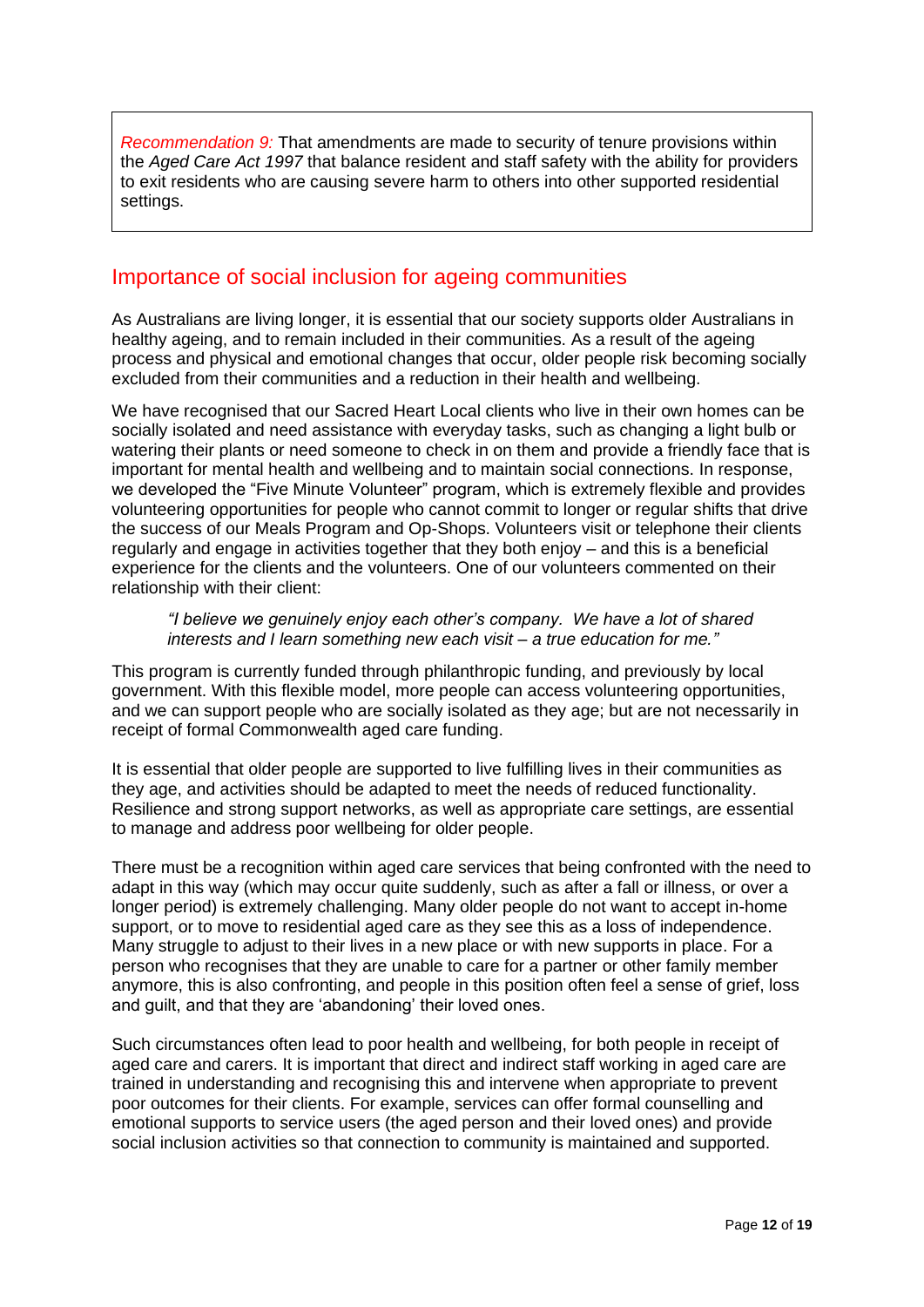*Recommendation 10:* That all staff who work with older people are trained in recognising and addressing poor mental health and wellbeing.

At SHM, our ageing clients have experienced extreme social exclusion and economic disadvantage for extensive periods of time. Most of our clients live with complex mental illness, which is still highly stigmatised within society. In order to address these issues for our clients, SHM delivers social inclusion activities to complement existing formalised case management services and enhance outcomes for the individuals.

At RHPP and Sacred Heart Community, we employ Social Inclusion/Lifestyle Coordinators, who have developed evolving social inclusion programs that residents can participate in, to the extent they desire. The lifestyle programs have been developed with input from residents and are reflective of their interests.

Examples of social inclusion activities include:

- Monthly calendars and community meetings, special events and discussion groups
- Bus outings/walking to cafes, market, public library etc.
- Visits from medical professionals, health and wellbeing sessions, nutrition, ability to use the on-site gym (RHPP), cycling and walking group activities, laughter yoga, mindfulness.
- Learning about gardening and setting up an aquarium (RHPP), animal therapy (Sacred Heart Community)
- Art therapy (including opportunities to show work at external exhibitions), creative writing, storytelling, knitting circle.
- Music group (which performs at SHM events), drama group, sing-a-longs, piano concerts
- Film/television show screenings, table games, quizzes, active games,
- Education and training cooking, computer courses, barista training, English as a Second Language, managing mental illness. Some residents have been supported to undertake vocational or tertiary courses
- Support for residents to obtain paid employment and volunteer work
- Life skills training travel, managing tax affairs, voting, accessing Centrelink
- Access to the Community Visitors Scheme that supports volunteer visits, providing friendship and companionship to older people
- Attending mass at Sacred Heart Church
- Special events and celebrations Christmas, Easter, NAIDOC Week, etc.

These activities recognise the importance of social connections, physical activity and mental health and wellbeing, particularly for those experiencing extreme disadvantage. Residents are supported to attend wider community activities in line with their personal goals, and build their independence, social networks and resilience, and prevents or reduces the severity of periods of mental ill-health.

*Recommendation 11*: That residential care settings must provide active and appropriate lifestyle and social inclusion activities to support mental health and wellbeing.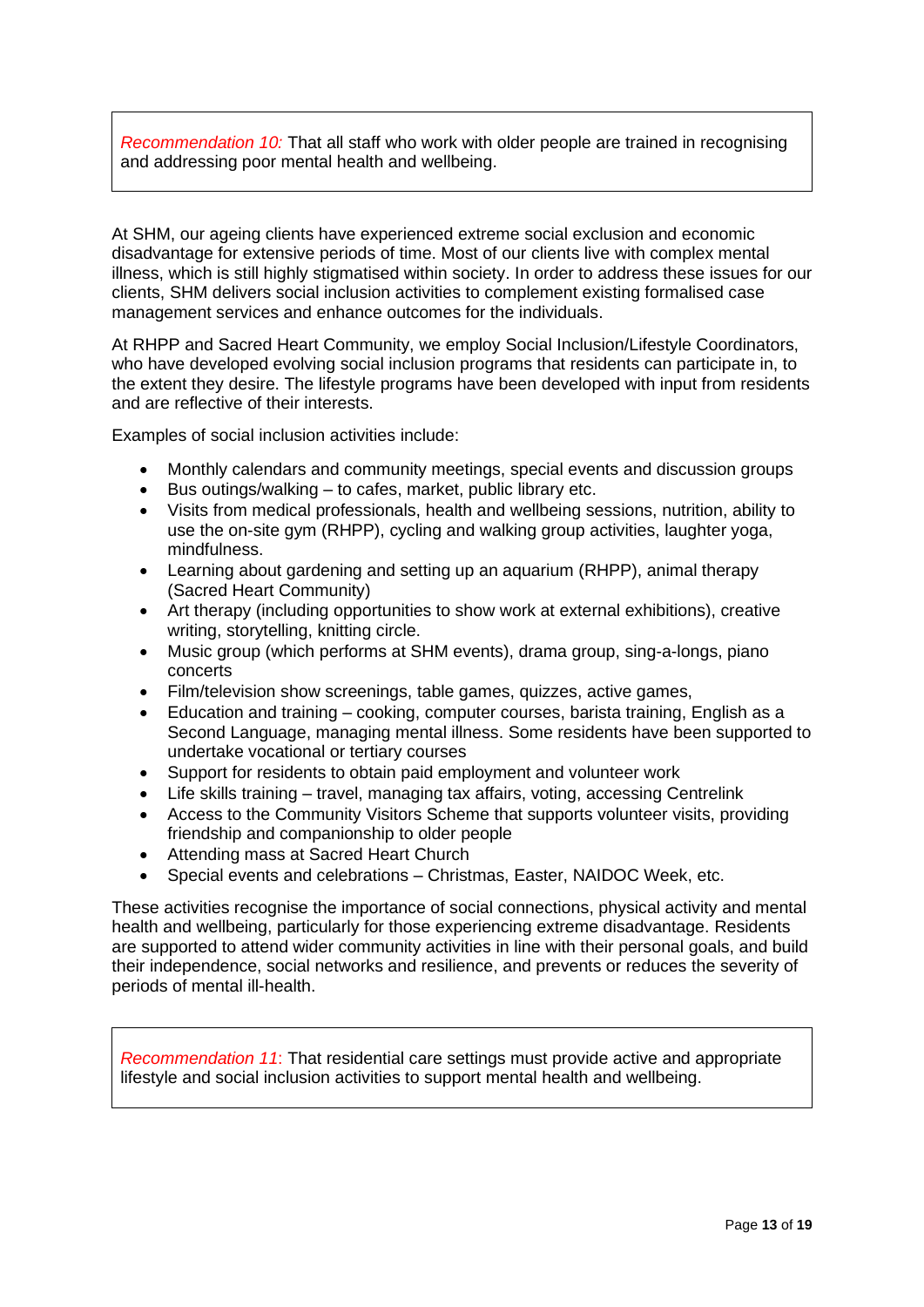### <span id="page-13-0"></span>Diversity and inclusion in aged care services

The Aged Care Diversity Framework that was released in 2017 was a positive step in building inclusive aged care services. As a service provider, we continue to evaluate our practice to ensure we are an inclusive organisation. We support the use of the Action Plans that were developed under the Aged Care Diversity Framework for the following groups, to address specific barriers and challenges faced by:

- Aboriginal and Torres Strait Islander communities
- Lesbian, Gay, Bisexual, Trans\* and Intersex (LGBTI) communities
- Culturally and linguistically diverse (CALD) communities

The Diversity Framework and Action Plans recognise that some older people and their carers face additional barriers and challenges in accessing aged care services as a result of being part of a group or multiple groups that have exclusion, discrimination and stigma during their lives.

In particular, the Aged Care system currently supports Aboriginal and Torres Strait Islander Australians to access aged care services over the age of 50. This recognises the life expectancy gaps between Aboriginal and Torres Strait Islander Australians and the general population of Australia that are still profound despite efforts to address them. As such, it is essential that the Aged Care system continues to support Aboriginal and Torres Strait Islander Australians from a younger age, and this should be maintained alongside efforts to reduce life expectancy and health gaps.

People experiencing, or at risk of homelessness who are also members of one or more of these groups are further marginalised by their experiences and require appropriate and inclusive responses. At SHM, we have a number of 'working groups' that undertake projects and activities to build diversity and inclusive practice within the organisation. The work on diversity in aged care that has been undertaken by the Commonwealth is crucial in ensuring that all older people experience a high quality and equitable aged care system. The existing frameworks should be strengthened, evaluated and improved over time, and be embedded within aged care services.

*Recommendation 12*: That aged care services embed inclusive practices within their organisations that recognise the diverse characteristics and life experiences of older Australians.

# <span id="page-13-1"></span>Support models and case studies of SHM programs

At SHM, we support people to recover from trauma and support their recovery journey – no matter where they are in the process. SHM has a long history of supporting people who are ageing with complex needs, including chronic and degenerative illnesses, mental illness and psychosocial disability, as well as chronic homelessness and disadvantage. This section includes detailed descriptions of our programs and support models.

# <span id="page-13-2"></span>The Rooming House Plus Program (RHPP)

The people who live at RHPP have a range of complex needs including mental illness, substance use, and histories of long-term homelessness and trauma. Of the 67 current residents at RHPP: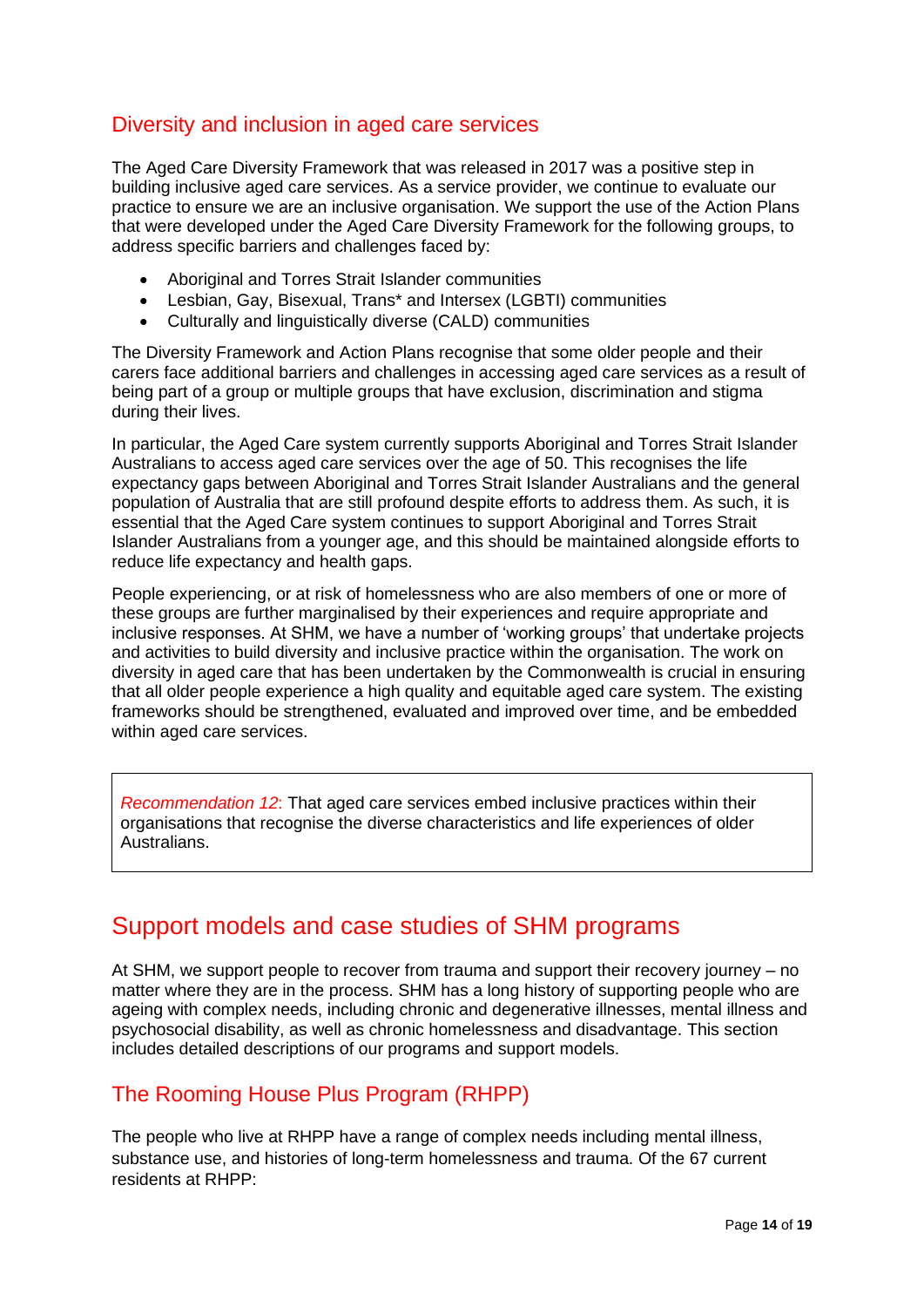- The oldest resident is 75, and the youngest is 28
- 8 residents are aged over 65 years (12%), with a further 24 residents (36%) aged between 50 and 60 years old

Of the 8 residents aged over 65 years, one resident is approved for the CHSP, and 3 have approved HCPs, but only two are using their HCP at present. Of the remaining four residents aged over 65, RHPP staff believe three out of four would benefit from an ACAS assessment. Unfortunately, the residents themselves are highly resistant to this process, mainly due to their experiences of trauma, mental illness and a lack of trust in professional staff. RHPP has also encouraged some residents to consider relocating to Sacred Heart Community, our residential aged care property, as they can receive more appropriate care for their needs. Two former RHPP residents have successfully relocated to Sacred Heart Community. One of our success stories is Frank\*, whose story is included as a case study below:

#### *Client Case Study – Frank<sup>6</sup>*

Frank is 71 and came to Sacred Heart Community in 2014. After a successful career as a radio announcer, he became isolated and depressed after the death of both of his parents. He had no other living siblings. He soon found himself homeless.

He said: 'I was at Queens Road [RHPP] for about eight years, but the majority of the people there are much younger than me. At the other rooming houses I'd lived in, there was drug use and violence. I was not well, so my friend Rob\* got me into Queens Rd.'

But Frank struggled at Queens Rd as his care needs increased. He became severely depressed and could no longer physically take care of himself. He was admitted to Baringa by the Alfred Hospital's Community Psychiatry team. Through his friend, Rob, as well as our Parish Priest and other SHM staff at Queen's Road, it was suggested that he might like to move to Sacred Heart Community. He arrived at Sacred Heart Community very frail and thin. He couldn't shower, dress or eat and, according to the Manager at Sacred Heart Community, was a very sad man.

Frank said, 'When I used to stay in my room, I was very depressed. Now I'm up and about and get involved in everything. There are lots of things to look forward to. Every Tuesday we have an excursion. I've made new friends; I go to the Vineyard Café each week. I enjoy the mind and body program and the quizzes. I love the sing-alongs. I love reading, especially non-fiction books on WW1 and WW2 and biographies. Dickens is one of my favourites. We go down to the St Kilda library every week and I take out new books.

I love staying here. I feel secure. I'm not worrying. I feel like it's home. The staff here genuinely care. They are very gentle and kind and love their work. I could go and talk to them anytime.'

However, many RHPP residents are unwilling to move to Sacred Heart Community, as they do not want to leave their homes and their communities, are concerned about not feeling welcomed and feel this would lead to a loss of independence. For those who do not accept formal assistance through an HCP or CHSP there is an increased risk of falls and hospitalisations, and inability to live independently. However, people's dignity, choice and control are of utmost importance, and it is inappropriate and unfair to force them to relocate

<sup>6</sup> Trifiletti, G (2017). My Community My Way (internal document), Sacred Heart Mission, St Kilda.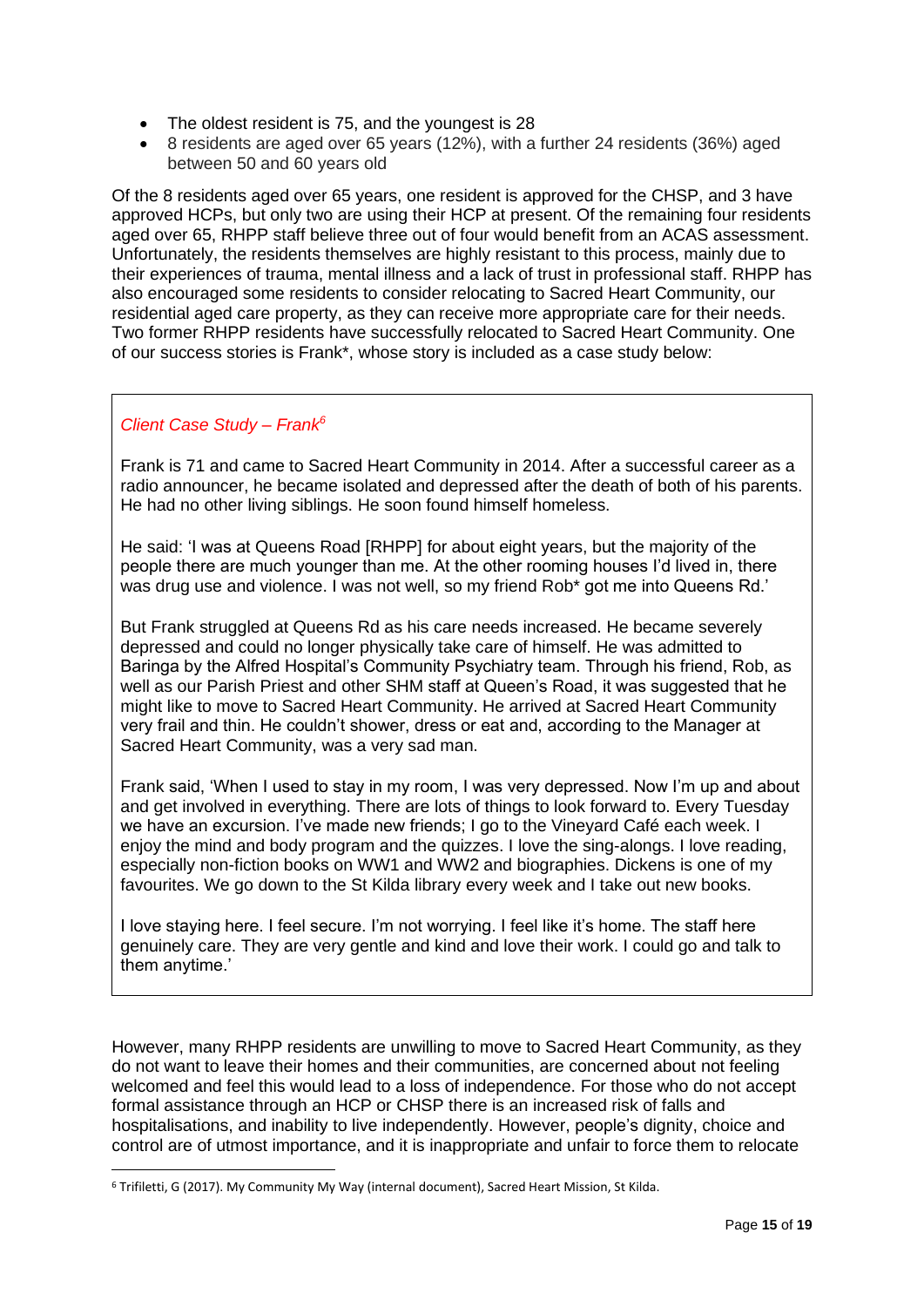or receive in-home support against their wishes. In these situations, we do our best to support residents to remain independent as best we can and respect their decisions to live their lives the way they want to, including as they age.

# <span id="page-15-0"></span>Sacred Heart Community - Residential "aged care" for people with complex needs

SHM operates Sacred Heart Community, a home for people with histories of homelessness and disadvantage who require 24-hour care and support as they age. The program is funded as residential aged care, yet our resident profile is markedly different from that of mainstream residential aged care facilities, in that:

- 95% of our residents have a history of homelessness
- We have 68% men in our community, almost the opposite to the general aged care population where women make up 70%
- Nearly 75% of our residents are under 72 years of age on admission
- 10% are over 80 years old (compared to 80% in the general aged care population)
- 25% are younger than 64 years old, in comparison to 1 in 25 aged under 65 in the general population
- Our residents' average length of stay is 6.2 years, more than twice the average of general aged care (2.7 years).
- Our residents have almost twice the number of diagnosed mental health conditions per resident than the combined Victorian data (1.9 compared to 1 incident per resident)
- Significantly less occurrences of developing dementia (17% vs 51% in the Victorian data)
- 14 times the occurrence of psychoses (42% vs 3%), and
- 66 times the occurrence of other mental and behavioural presentations (66% vs  $1\%$ ).<sup>7</sup>

The model of care at Sacred Heart Community is unique and recognises that our residents are different to other ageing people, due to their experiences of homelessness and long-term disadvantage. Key features of our model are highlighted below:

### <span id="page-15-1"></span>*Pre-admission interview*

All prospective residents are interviewed prior to entry into the program, to ensure that they understand what it will be like for them, and to ensure that they will fit in to the existing community and be happy living in a structured environment (for example, sharing mealtimes with other residents). We also conduct comprehensive trauma assessments to ensure that we have a deep understanding of what each person has been through and can respond to their needs. Prospective residents are encouraged to 'come and try' living at Sacred Heart Community (which may or may not be as part of a formal respite arrangement) and can decide not to stay with us if they do not feel it is for them.

### <span id="page-15-2"></span>*Emotional Support Therapist role*

We employ an Emotional Support Therapist, who offers a safe and supportive space for residents to open up and tell their stories over a period of time. As a response to trauma and fragmentation within their lives, many residents have learned to 'shut down' emotionally to protect themselves from further harm and mask their lack of confidence and self-esteem. Residents have identified that it is extremely empowering to have the opportunity to tell their stories, and for many it is the first time they have felt safe enough to do this.

7 Ibid.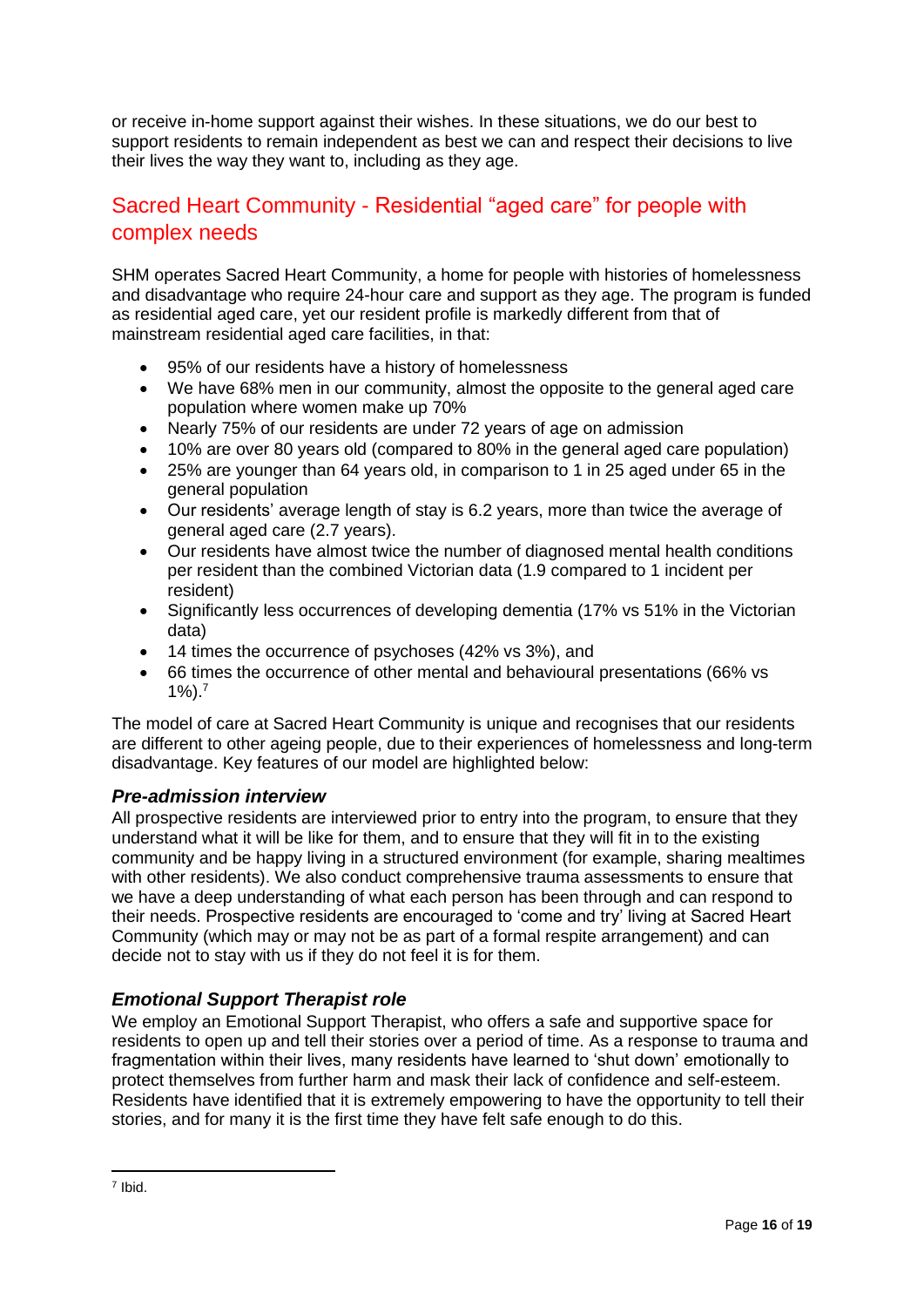#### <span id="page-16-0"></span>*Workforce*

The staff at Sacred Heart Community receive significant internal training to support them in their roles. We employ experienced Registered Nurses, as well as Enrolled Nurses and Personal Care Attendants (PCAs). All our staff come to us as experienced professionals, as the challenges they face in working in the environment and with our residents requires skills gained through experience. We further train and support our staff to work with people who have experienced significant trauma, and coordinate responses collectively to support residents, and manage challenging behaviours in a respectful way. Other roles include our Lifestyle Coordinator and Assistants, who develop and manage our comprehensive lifestyle and social inclusion program for residents.

### <span id="page-16-1"></span>*End of life care*

We focus on creating a 'home for life', which means that residents live at Sacred Heart Community can remain with us for the remainder of their lives. We provide end of life care, including in-home palliative care, pastoral care and emotional supports to residents who are nearing the end of their lives. We support our staff, residents and volunteers before, during and after there is a death within the community. Many of our residents do not have biological families or have been estranged from them for many years. The Parish Priest and Pastoral Care Worker assists families and ensures that each resident is celebrated with an inclusive, loving service at the end of their life based on their wishes (for example, a religious or secular celebration). Part of this process is the memorial quilt, made using cloth handprints of residents and staff, which is placed over the coffin during the service. The quilt hangs within the home, as a reminder of the community environment. An annual memorial service is also held for previous residents who have passed away, which is an emotional, but meaningful and respectful occasion of remembrance. Our resident Frank\* summed this up well:

*"You can spend the rest of your life here. You won't die alone, and you will be surrounded by loving people"*

We received the Palliative Care Award from Bethlehem Hospital in 2017, and a Better Practice Commendation Award in 2018 from the Aged Care Quality Agency, which highlight our success in providing holistic and trauma-informed care to our residents.

#### <span id="page-16-2"></span>*Experience with supporting residents with complex mental illness*

Many 'mainstream' residential aged care facilities cannot accommodate people with complex mental illness. There are several factors that contribute to this, including, but not limited to:

- The need for greater time to work with residents and build trust with staff to achieve positive outcomes than is commonplace in most residential aged care
- Stigma around mental illness and associated behaviours, and how residents relate to each other
- Potential disruption for other residents when mental illness is not well managed, and how this is experienced in a community home environment
- Experience of staff in understanding and working with aged people who have mental illness

In contrast, Sacred Heart Community is an environment where older people with complex mental health needs can live a supported and fulfilling life and their health and wellbeing is well managed with support tailored specifically for their needs. One of our residents, William\* is an example of someone who has thrived since moving to Sacred Heart Community: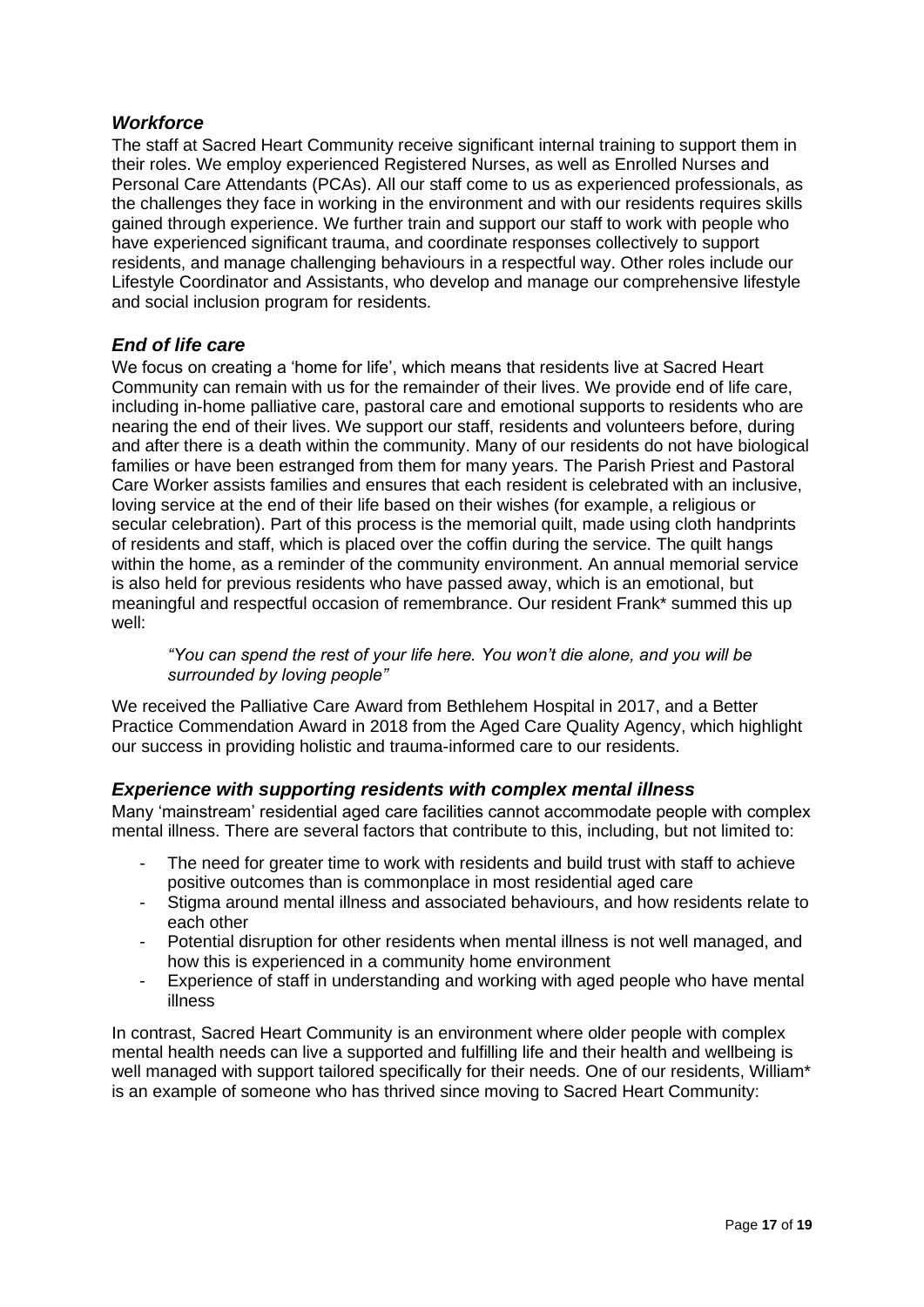### *Client Case Study - William<sup>8</sup> :*

William\* is 60 years old and has been at Sacred Heart Community for nearly three years. He developed severe schizophrenia in his late teens, following his discovery of his mother, a Holocaust survivor, who had suicided at home. He turned to alcohol and drugs and was admitted to many hospital psychiatric units, including locked wards.

Before moving to Sacred Heart Community, William struggled to live independently: he couldn't manage his personal hygiene and his schizophrenia medication. He had lived in various supported accommodation facilities and was at grave risk of becoming homeless. He had become floridly schizophrenic and mainstream aged care could not meet his needs.

His sister, Grace\*, a doctor and his sole carer for many years looked desperately for somewhere for him to live. As Grace observes: 'The problem with defining care as 'Aged Care' is that someone like William doesn't fit into existing categories or services, despite being at great risk of homelessness, and having a much shorter life expectancy due to his illness."

Though initially William did not want to be at SHM, he is now very happy here and feels that it is his home. Grace is confident that William will live at Sacred Heart Community for the remainder of his life.

She says: "Before coming here, William's life was completely unstable. Now, he has a clean room, and clothes. He is safe, fed, his medication is administered to him and he doesn't go 'off the rails'. He's the most stable he's ever been. He's contented. He has meals in the common area and walks to the local shop. He is so different now. There is a contentment about him. He is not isolated. Now I know my brother is cared for."

Unfortunately, William's history of previous inappropriate placements prior to living at Sacred Heart Community is not unique. Some of our residents have received poor care for their mental health needs in the past, and others were previously refused care at other services due to their mental illness. In part, this is due to the significant and persistent stigma surrounding complex mental illness, and particularly of disorders that present with symptoms of psychosis. As such, there is a clear need for specialised services that support aged people with higher mental health needs, as well as other challenges. However, mainstream aged care services should seek to improve their practice in working with people who have complex mental illness, to ensure consumers have choice when it comes to deciding where they should live.

*Recommendation 13:* That consideration is made into investment for supported accommodation facilities that provide care placements for older people with complex mental illness who require ongoing support.

<sup>8</sup> Ibid.